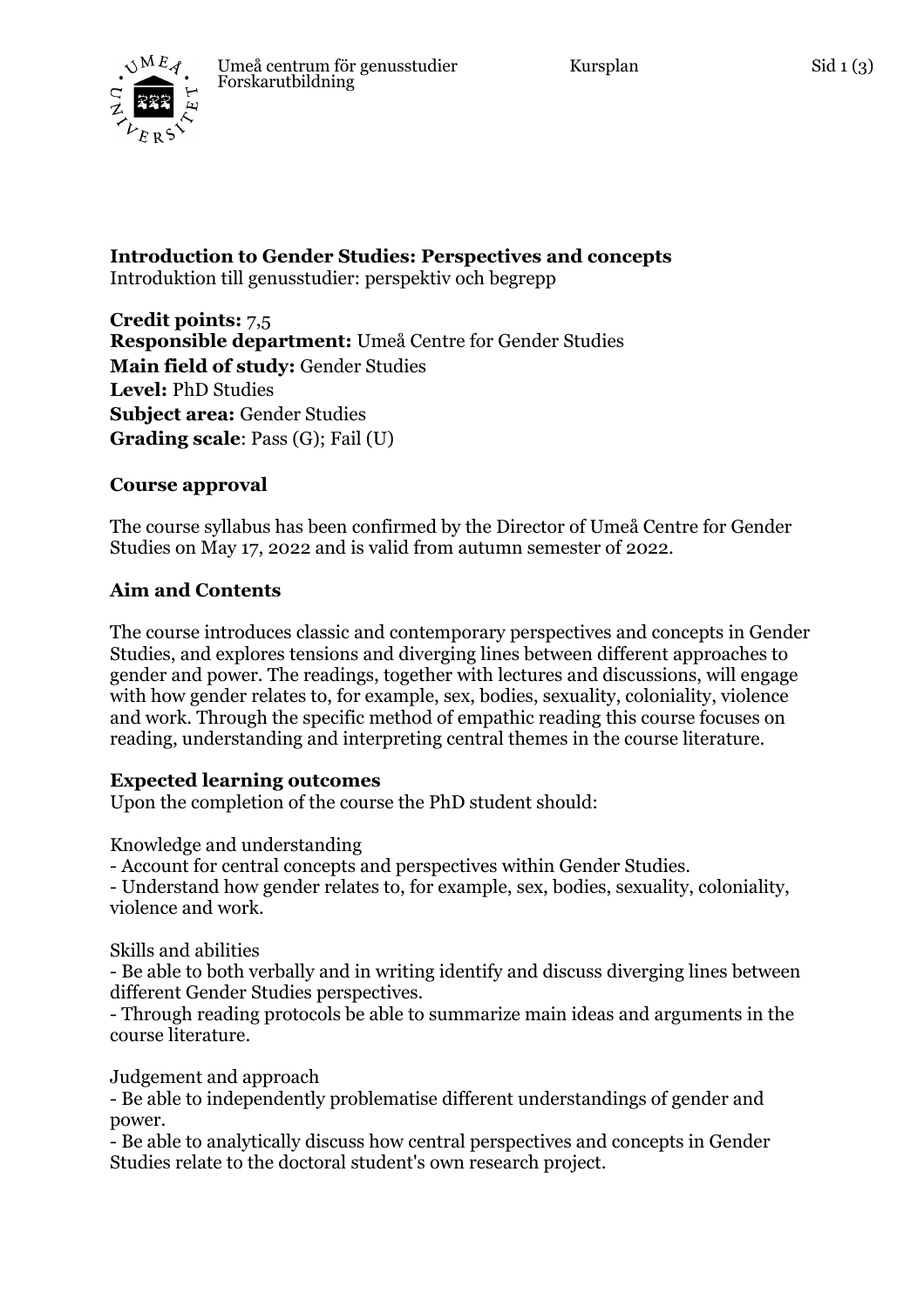# **Form of instruction and examination modes**

The learning outcomes are examined through compulsory seminars, active participation, and seminar preparation (including reading protocols), as well as through an individually written assignment at the end of the course.

The course is given through lectures and seminars. The course is given in English. The final paper can be written in either English or Swedish, Danish and Norwegian.

## **Literature**

Abu-Lughod, L. (2003) "Do Muslim women really need saving? Anthropological reflections on Cultural relativism and its Others." *American Anthropologist,* Vol. 104, No. 3. pp. 783-790.

Acker, J. (2006) Inequality Regimes: Gender, class and race in organizations, Gender & Society Vol. 20, No. 4.

Boyle, K. (2019). What's in a name? Theorising the inter-relationships of gender and violence. *Feminist Theory*, *20*(1), 19-36.

Butler, J. (1998). "Subjects of Sex/Gender/Desire." In Sandra. Kemp and Judith. Squires (Eds)*: Feminisms*, pp. 278–85. New York: Oxford University Press.

Crenshaw, K. (1990). Mapping the margins: Intersectionality, identity politics, and violence against women of color. *Stan. L. Rev., 43*, 1241.

Foucault, M. (1982). The subject and power. *Critical inquiry, 8*(4), 777-795.

Fraser, Nancy (2016) Contradictions of capital and care. New Left Review. Retrieved from: https://newleftreview.org/issues/ii100/articles/nancy-fraser-contradictionsof-capital-and-care

García-Moreno, C., Zimmerman, C., Morris-Gehring, A., Heise, L., Amin, A., Abrahams, N., ... & Watts, C. (2015). Addressing violence against women: a call to action. *The Lancet*, *385*(9978), 1685-1695.

Jagose, A. (1996). *Queer theory: An introduction*. New York University Press. Pages 1-6 and 72-92.

MacKinnon, C. A. (1982). Feminism, Marxism, method, and the state: An agenda for theory. *Signs: Journal of women in culture and society*, *7*(3), 515-544.